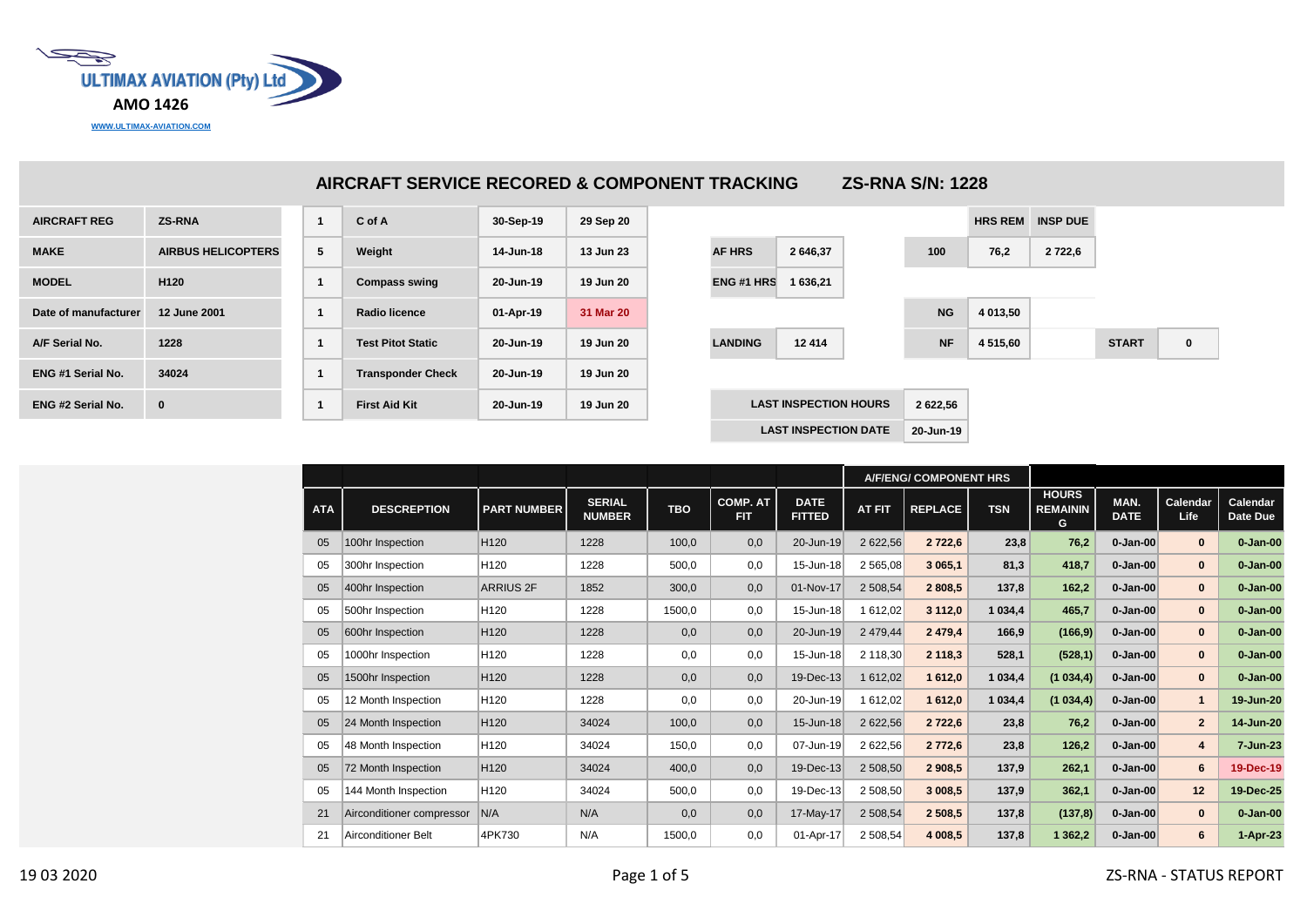|            |                               |                     |                                |            |                               |                              |               | <b>A/F/ENG/ COMPONENT HRS</b> |            |                                      |                     |                         |                      |
|------------|-------------------------------|---------------------|--------------------------------|------------|-------------------------------|------------------------------|---------------|-------------------------------|------------|--------------------------------------|---------------------|-------------------------|----------------------|
| <b>ATA</b> | <b>DESCREPTION</b>            | <b>PART NUMBER</b>  | <b>SERIAL</b><br><b>NUMBER</b> | <b>TBO</b> | <b>COMP. AT</b><br><b>FIT</b> | <b>DATE</b><br><b>FITTED</b> | <b>AT FIT</b> | <b>REPLACE</b>                | <b>TSN</b> | <b>HOURS</b><br><b>REMAININ</b><br>G | MAN.<br><b>DATE</b> | Calendar<br><b>Life</b> | Calendar<br>Date Due |
| 24         | <b>Starter Generator</b>      | 160SG140Q1          | 1852                           | 900,0      | 0,0                           | 01-Nov-17                    | 2 508,54      | 3 4 08,5                      | 137,8      | 762,2                                | $0 - Jan-00$        | $\bf{0}$                | $0 - Jan-00$         |
| 24         | <b>Battery</b> new            | 151CH1              | 201607667                      | 0,0        | 0,0                           | 06-Jun-19                    | 2 622,56      | 2622,6                        | 23,8       | (23, 8)                              | $0 - Jan-00$        | 0,5                     | 5-Dec-19             |
| 25         | <b>ELT</b>                    | <b>AF-H INTEGRA</b> | N/A                            | 0,0        | 2445,5                        | 01-Jun-18                    | 2 445,50      | 0,0                           | 2646,4     | (2646, 4)                            | $0 - Jan-00$        | $\mathbf{2}$            | 31-May-20            |
| 25         | <b>ELT Battery</b>            | 0141823-H           | N/A                            | 0,0        | 2445,5                        | 01-Jun-14                    | 2 445,50      | 0,0                           | 2 646,4    | (2646, 4)                            | 0-Jan-00            | $\overline{7}$          | 31-May-21            |
| 26         | Cabin Fire Extinguisher       | N/A                 | RT-1200                        | 0,0        | 0,0                           | 19-Jun-19                    | 2 445.50      | 2 4 4 5 , 5                   | 200,9      | (200, 9)                             | 0-Jan-00            | $\mathbf{1}$            | 18-Jun-20            |
| 62         | Main Rotor Balde              | C621A1006103        | 1960                           | 20000,0    | 748,3                         | 01-Mar-07                    | 1761,18       | 21 012,9                      | 1 633,5    | 18 366,5                             | 0-Jan-00            | $\bf{0}$                | $0 - Jan-00$         |
| 62         | Main Rotor Blade              | C621A1006103        | 1975                           | 20000,0    | 748,3                         | 01-Mar-07                    | 1761,18       | 21 012,9                      | 1 633,5    | 18 366,5                             | 0-Jan-00            | $\bf{0}$                | $0 - Jan-00$         |
| 62         | Main Rotor Blade              | C621A1006103        | 1996                           | 20000,0    | 748,3                         | 01-Mar-07                    | 1761,18       | 21 012,9                      | 1 633,5    | 18 366,5                             | 0-Jan-00            | $\bf{0}$                | $0 - Jan-00$         |
| 62         | Main Rotor Head               | C622A0101058        | M 598                          | 20000,0    | 0,0                           | 01-Mar-01                    | 0,00          | 20 000,0                      | 2 646,4    | 17 353,6                             | $0 - Jan-00$        | $\bf{0}$                | $0 - Jan-00$         |
| 62         | Main Rotor Hub                | C662A1002104        | M 136                          | 20000,0    | 0,0                           | 01-Mar-01                    | 0,00          | 20 000,0                      | 2646,4     | 17 353,6                             | $0 - Jan-00$        | 0                       | $0 - Jan-00$         |
| 62         | <b>Equipped Scissor Drive</b> | C622A1003102        | DA 145                         | 20000,0    | 0,0                           | 01-Mar-01                    | 0,00          | 20 000,0                      | 2646,4     | 17 353,6                             | 0-Jan-00            | 0                       | 0-Jan-00             |
| 62         | Upper Adaptor Fitting         | C622A1007104        | <b>MAP 178</b>                 | 4100,0     | 0,0                           | 01-Mar-01                    | 0,00          | 4 100,0                       | 2 646,4    | 1453,6                               | $0 - Jan-00$        | 0                       | $0 - Jan-00$         |
| 62         | <b>Upper Adaptor Fitting</b>  | C622A1007104        | <b>MAP 185</b>                 | 4100,0     | 0,0                           | 01-Mar-01                    | 0,00          | 4 100,0                       | 2646,4     | 1453,6                               | 0-Jan-00            | $\bf{0}$                | 0-Jan-00             |
| 62         | <b>Upper Adaptor Fitting</b>  | C622A1007104        | <b>MAP 207</b>                 | 4100,0     | 0,0                           | 01-Mar-01                    | 0,00          | 4 100,0                       | 2646,4     | 1453,6                               | $0 - Jan-00$        | 0                       | 0-Jan-00             |
| 62         | Lower Adaptor Fitting         | C622A1006104        | <b>MAP 104</b>                 | 5200,0     | 0,0                           | 01-Mar-01                    | 0,00          | 5 200,0                       | 2 646,4    | 2553,6                               | 0-Jan-00            | $\bf{0}$                | $0 - Jan-00$         |
| 62         | Lower Adaptor Fitting         | C622A1006104        | <b>MAP 110</b>                 | 5200,0     | 0,0                           | 01-Mar-01                    | 0,00          | 5 200,0                       | 2646,4     | 2 5 5 3 , 6                          | $0 - Jan-00$        | 0                       | $0 - Jan-00$         |
| 62         | Lower Adaptor Fitting         | C622A1006104        | <b>MAP 118</b>                 | 5200,0     | 0,0                           | 01-Mar-01                    | 0,00          | 5 200,0                       | 2646,4     | 2553,6                               | 0-Jan-00            | 0                       | $0 - Jan-00$         |
| 62         | <b>Spherical Bearing</b>      | 7050A3622002        | LK 0322                        | 7500,0     | 0,0                           | 01-Mar-01                    | 0,00          | 7 500,0                       | 2 646,4    | 4 8 5 3, 6                           | 0-Jan-00            | $\bf{0}$                | $0 - Jan-00$         |
| 62         | <b>Spherical Bearing</b>      | 7050A3622002        | LK 0421                        | 7500,0     | 0,0                           | 01-Mar-01                    | 0,00          | 7 500,0                       | 2 646,4    | 4 8 5 3, 6                           | 0-Jan-00            | $\bf{0}$                | $0 - Jan-00$         |
| 62         | <b>Spherical Bearing</b>      | 7050A3622002        | LK 0440                        | 7500,0     | 0,0                           | 01-Mar-01                    | 0,00          | 7 500,0                       | 2 646,4    | 4 8 5 3, 6                           | 0-Jan-00            | $\bf{0}$                | 0-Jan-00             |
| 62         | <b>Upper Sleeve Flange</b>    | C622A2008101        | M 412                          | 11000,0    | 0,0                           | 01-Mar-01                    | 0,00          | 11 000,0                      | 2 646,4    | 8 3 5 3, 6                           | 0-Jan-00            | $\bf{0}$                | $0 - Jan-00$         |
| 62         | Upper Sleeve Flange           | C622A2008101        | M 423                          | 11000,0    | 0,0                           | 01-Mar-01                    | 0,00          | 11 000,0                      | 2 646,4    | 8 3 5 3 , 6                          | $0 - Jan-00$        | $\bf{0}$                | $0 - Jan-00$         |
| 62         | <b>Upper Sleeve Flange</b>    | C622A2004103        | M 108                          | 3600,0     | 0,0                           | 01-Mar-01                    | 0,00          | 3 600,0                       | 2646,4     | 953,6                                | $0 - Jan-00$        | 0                       | $0 - Jan-00$         |
| 62         | Lower Sleeve Flange           | C622A2009101        | M 492                          | 11000,0    | 0,0                           | 01-Mar-01                    | 0,00          | 11 000,0                      | 2 646,4    | 8 3 5 3, 6                           | 0-Jan-00            | 0                       | $0 - Jan-00$         |
| 62         | Lower Sleeve Flange           | C622A2009101        | M 507                          | 11000,0    | 0,0                           | 01-Mar-01                    | 0,00          | 11 000,0                      | 2 646,4    | 8 3 5 3, 6                           | 0-Jan-00            | 0                       | $0 - Jan-00$         |
| 62         | Lower Sleeve Flange           | C622A2009101        | M 542                          | 11000,0    | 0,0                           | 01-Mar-01                    | 0,00          | 11 000,0                      | 2 646,4    | 8 3 5 3, 6                           | $0 - Jan-00$        | 0                       | $0 - Jan-00$         |
| 62         | <b>Equipped Pitch Lever</b>   | C622A2002103        | D 519                          | 11400,0    | 0,0                           | 01-Mar-01                    | 0,00          | 11 400,0                      | 2646,4     | 8753,6                               | 0-Jan-00            | $\bf{0}$                | 0-Jan-00             |
| 62         | <b>Equipped Pitch Lever</b>   | C622A2002103        | D 521                          | 11400,0    | 0,0                           | 01-Mar-01                    | 0,00          | 11 400,0                      | 2646,4     | 8753,6                               | $0 - Jan-00$        | $\bf{0}$                | $0 - Jan-00$         |
| 62         | Equipped Pitch Lever          | C622A2002103        | D 579                          | 11400,0    | 0,0                           | 01-Mar-01                    | 0,00          | 11 400,0                      | 2646,4     | 8753,6                               | $0 - Jan-00$        | $\bf{0}$                | $0 - Jan-00$         |
| 62         | Lead Lag Damper               | 7050A3622044        | 874                            | 20000,0    | 0,0                           | 01-Mar-01                    | 0,00          | 20 000,0                      | 2646,4     | 17 353,6                             | $0 - Jan-00$        | $\bf{0}$                | $0 - Jan-00$         |
| 62         | Lead Lag Damper               | 7050A3622044        | 879                            | 20000,0    | 0,0                           | 01-Mar-01                    | 0,00          | 20 000,0                      | 2 646,4    | 17 353,6                             | $0 - Jan-00$        | $\bf{0}$                | $0 - Jan-00$         |
| 62         | Lead Lag Damper               | 7050A3622044        | 887                            | 20000,0    | 0,0                           | 01-Mar-01                    | 0,00          | 20 000,0                      | 2646,4     | 17 353,6                             | $0 - Jan-00$        | $\bf{0}$                | $0 - Jan-00$         |
| 62         | <b>Blade Pin</b>              | C622A2006601        | M 681                          | 9800,0     | 0,0                           | 01-Mar-01                    | 0,00          | 9800,0                        | 2646,4     | 7 153,6                              | $0 - Jan-00$        | $\bf{0}$                | $0 - Jan-00$         |
| 62         | Blade Pin                     | C622A2006602        | M 683                          | 9800,0     | 0,0                           | 01-Mar-01                    | 0,00          | 9800,0                        | 2 646,4    | 7 153,6                              | $0 - Jan-00$        | $\bf{0}$                | $0 - Jan-00$         |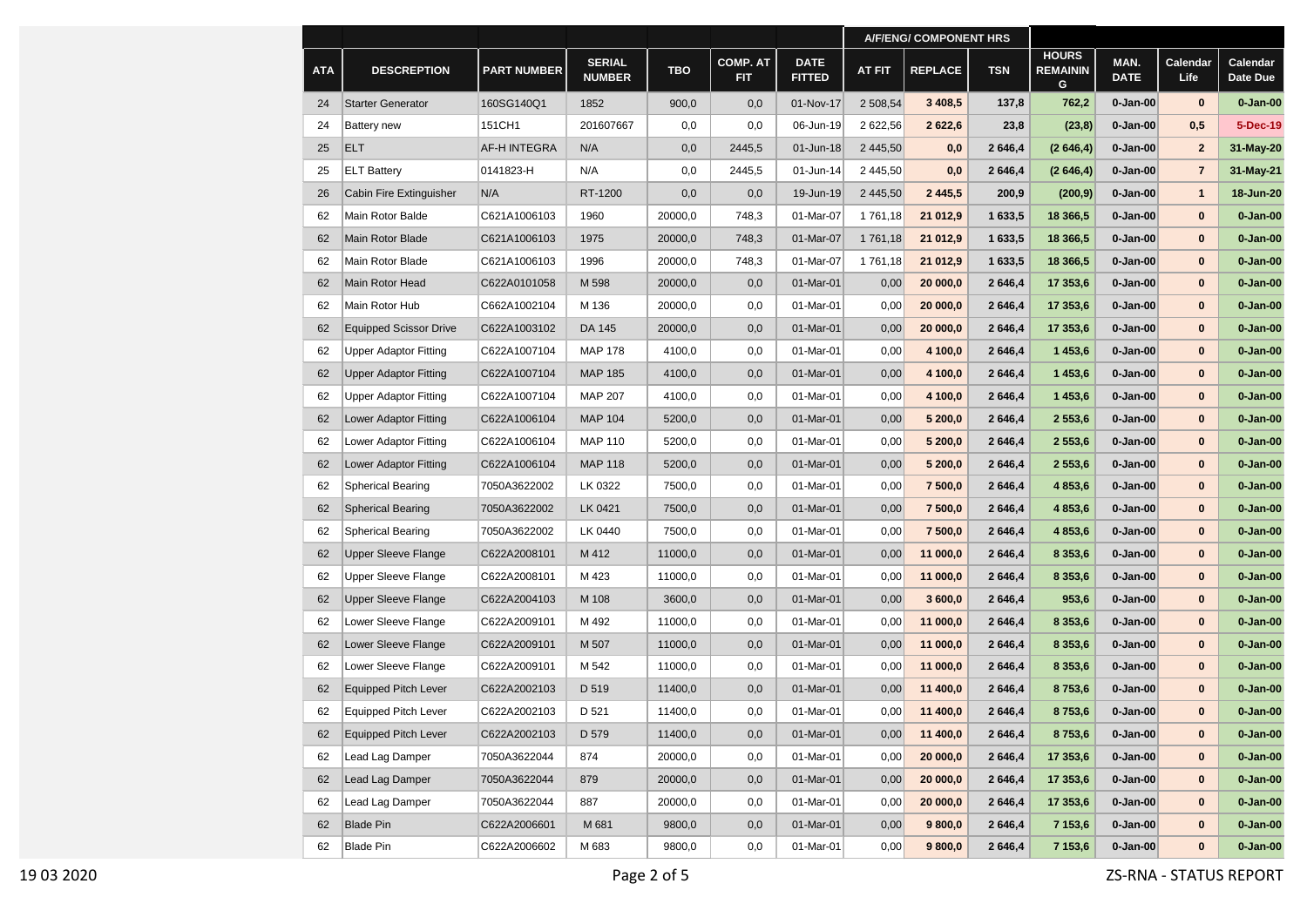|            |                                         |                    |                                |            |                               |                              | <b>A/F/ENG/ COMPONENT HRS</b> |                |            |                                      |                     |                         |                      |
|------------|-----------------------------------------|--------------------|--------------------------------|------------|-------------------------------|------------------------------|-------------------------------|----------------|------------|--------------------------------------|---------------------|-------------------------|----------------------|
| <b>ATA</b> | <b>DESCREPTION</b>                      | <b>PART NUMBER</b> | <b>SERIAL</b><br><b>NUMBER</b> | <b>TBO</b> | <b>COMP. AT</b><br><b>FIT</b> | <b>DATE</b><br><b>FITTED</b> | <b>AT FIT</b>                 | <b>REPLACE</b> | <b>TSN</b> | <b>HOURS</b><br><b>REMAININ</b><br>G | MAN.<br><b>DATE</b> | Calendar<br><b>Life</b> | Calendar<br>Date Due |
| 62         | <b>Blade Pin</b>                        | C622A2006602       | M 689                          | 9800,0     | 0,0                           | 01-Mar-01                    | 0,00                          | 9800,0         | 2646,4     | 7 153,6                              | $0 - Jan-00$        | $\bf{0}$                | $0 - Jan-00$         |
| 62         | <b>Blade Pin</b>                        | C622A2006602       | M 700                          | 9800,0     | 0,0                           | 01-Mar-01                    | 0,00                          | 9 800,0        | 2646,4     | 7 153,6                              | 0-Jan-00            | $\bf{0}$                | $0 - Jan-00$         |
| 62         | <b>Blade Pin</b>                        | C622A2006602       | M 713                          | 9800,0     | 0,0                           | 01-Mar-01                    | 0,00                          | 9800,0         | 2646,4     | 7 153,6                              | 0-Jan-00            | $\bf{0}$                | $0 - Jan-00$         |
| 62         | <b>Blade Pin</b>                        | C622A2006602       | M 1561                         | 9800,0     | 0,0                           | 01-Mar-01                    | 0,00                          | 9800,0         | 2646,4     | 7 153,6                              | 0-Jan-00            | $\bf{0}$                | $0 - Jan-00$         |
| 62         | <b>Adaptor End</b>                      | 7050A3622023       | 791                            | 20000,0    | 0,0                           | 01-Mar-01                    | 0,00                          | 20 000,0       | 2646,4     | 17 353,6                             | 0-Jan-00            | $\bf{0}$                | $0 - Jan-00$         |
| 62         | Adaptor End                             | 7050A3622023       | 813                            | 20000,0    | 0,0                           | 01-Mar-01                    | 0,00                          | 20 000,0       | 2646,4     | 17 353,6                             | 0-Jan-00            | $\bf{0}$                | $0 - Jan-00$         |
| 62         | <b>Adaptor End</b>                      | 7050A3622023       | 829                            | 20000,0    | 0,0                           | 01-Mar-01                    | 0,00                          | 20 000,0       | 2646,4     | 17 353,6                             | 0-Jan-00            | $\bf{0}$                | $0 - Jan-00$         |
| 62         | Adaptor End                             | 7050A3622024       | 571                            | 20000,0    | 0,0                           | 01-Mar-01                    | 0,00                          | 20 000,0       | 2646,4     | 17 353,6                             | 0-Jan-00            | $\bf{0}$                | $0 - Jan-00$         |
| 62         | <b>Adaptor End</b>                      | 7050A3622024       | 718                            | 20000,0    | 0,0                           | 01-Mar-01                    | 0,00                          | 20 000,0       | 2646,4     | 17 353,6                             | 0-Jan-00            | $\bf{0}$                | $0 - Jan-00$         |
| 62         | Adaptor End                             | 7050A3622024       | A 021                          | 20000,0    | 0,0                           | 01-Mar-01                    | 0,00                          | 20 000,0       | 2646,4     | 17 353,6                             | 0-Jan-00            | $\bf{0}$                | $0 - Jan-00$         |
| 62         | <b>Thrust Screw</b>                     | 7050A3622038       | 104                            | 13900,0    | 0,0                           | 01-Mar-01                    | 0,00                          | 13 900,0       | 2646,4     | 11 253,6                             | 0-Jan-00            | $\bf{0}$                | $0 - Jan-00$         |
| 62         | <b>Thrust Screw</b>                     | 7050A3622038       | 106                            | 13900,0    | 0,0                           | 01-Mar-01                    | 0,00                          | 13 900,0       | 2646,4     | 11 253,6                             | 0-Jan-00            | $\bf{0}$                | $0 - Jan-00$         |
| 62         | <b>Thrust Screw</b>                     | 7050A3622038       | 110                            | 13900,0    | 0,0                           | 01-Mar-01                    | 0,00                          | 13 900,0       | 2646,4     | 11 253,6                             | 0-Jan-00            | $\bf{0}$                | $0 - Jan-00$         |
| 62         | <b>Thrust Screw</b>                     | 7050A3622038       | 126                            | 13900,0    | 0,0                           | 01-Mar-01                    | 0,00                          | 13 900,0       | 2646,4     | 11 253,6                             | 0-Jan-00            | $\bf{0}$                | $0 - Jan-00$         |
| 62         | <b>Thrust Screw</b>                     | 7050A3622038       | 63                             | 13900,0    | 0,0                           | 01-Mar-01                    | 0,00                          | 13 900,0       | 2646,4     | 11 253,6                             | 0-Jan-00            | $\bf{0}$                | $0 - Jan-00$         |
| 62         | <b>Thrust Screw</b>                     | 7050A3622038       | 89                             | 13900,0    | 0,0                           | 01-Mar-01                    | 0,00                          | 13 900,0       | 2646,4     | 11 253,6                             | 0-Jan-00            | $\bf{0}$                | $0 - Jan-00$         |
| 62         | Equipped Non Rotating Star C623A1001103 |                    | M 250                          | 20000,0    | 0,0                           | 01-Mar-01                    | 0,00                          | 20 000,0       | 2646,4     | 17 353,6                             | 0-Jan-00            | $\bf{0}$                | $0 - Jan-00$         |
| 62         | <b>Equipped Rotating Star</b>           | C623A1002102       | M 254                          | 20000,0    | 0,0                           | 01-Mar-01                    | 0,00                          | 20 000,0       | 2646,4     | 17 353,6                             | 0-Jan-00            | $\bf{0}$                | $0 - Jan-00$         |
| 62         | Swashplate Bearing                      | 7050A3623019       | NR 0283                        | 5300,0     | 0,0                           | 01-Mar-01                    | 0,00                          | 5 300,0        | 2646,4     | 2 653,6                              | 0-Jan-00            | $\bf{0}$                | $0 - Jan-00$         |
| 62         | Equipped Scissor Link                   | C623A2110103       | M 561                          | 20000,0    | 0,0                           | 01-Mar-01                    | 0,00                          | 20 000,0       | 2646,4     | 17 353,6                             | 0-Jan-00            | $\bf{0}$                | $0 - Jan-00$         |
| 62         | <b>Equipped Scissor Link</b>            | C623A2110103       | M 562                          | 20000,0    | 0,0                           | 01-Mar-01                    | 0,00                          | 20 000,0       | 2646,4     | 17 353,6                             | 0-Jan-00            | $\bf{0}$                | $0 - Jan-00$         |
| 62         | Equip. Diapason Scissor L.              | C623A2004102       | DA 349                         | 20000,0    | 0,0                           | 01-Mar-01                    | 0,00                          | 20 000,0       | 2646,4     | 17 353,6                             | 0-Jan-00            | $\bf{0}$                | $0 - Jan-00$         |
| 62         | Equip. Diapason Scissor L.              | C623A2004102       | DA 356                         | 20000,0    | 0,0                           | 01-Mar-01                    | 0,00                          | 20 000,0       | 2646,4     | 17 353,6                             | 0-Jan-00            | $\bf{0}$                | $0 - Jan-00$         |
| 62         | Equip. Blade Angle Rod                  | C623A2005102       | DA 374                         | 20000,0    | 0,0                           | 01-Mar-01                    | 0,00                          | 20 000,0       | 2646,4     | 17 353,6                             | 0-Jan-00            | $\bf{0}$                | $0 - Jan-00$         |
| 62         | Equip. Blade Angle Rod                  | C623A2005102       | DA 364                         | 20000,0    | 0,0                           | 01-Mar-01                    | 0,00                          | 20 000,0       | 2646,4     | 17 353,6                             | $0 - Jan-00$        | $\bf{0}$                | $0 - Jan-00$         |
| 63         | Eng-MGB Coupl. Arm Assy                 | C631A1101101       | M 151                          | 20000,0    | 0,0                           | 01-Mar-01                    | 0,00                          | 20 000,0       | 2646,4     | 17 353,6                             | 0-Jan-00            | $\bf{0}$                | $0 - Jan-00$         |
| 63         | <b>MGB Epicyclic Module</b>             | C632A0101052       | M 337                          | 5000,0     | 0,0                           | 01-Mar-01                    | 0,00                          | 5 000,0        | 2646,4     | 2 3 5 3, 6                           | 0-Jan-00            | 24                      | 1-Mar-25             |
| 63         | Tapered Casing                          | C632A1113101       | N/A                            | 20000,0    | 0,0                           | 01-Mar-01                    | 0,00                          | 20 000,0       | 2646,4     | 17 353,6                             | 0-Jan-00            | $\bf{0}$                | $0 - Jan-00$         |
| 63         | Ring Gear Fixed                         | C632A1102602       | M 85                           | 20000,0    | 0,0                           | 01-Mar-01                    | 0,00                          | 20 000,0       | 2646,4     | 17 353,6                             | $0 - Jan-00$        | $\bf{0}$                | $0 - Jan-00$         |
| 63         | Planet Gear Unequipped                  | C632A1103602       | M 972                          | 20000,0    | 0,0                           | 01-Mar-01                    | 0,00                          | 20 000,0       | 2646,4     | 17 353,6                             | 0-Jan-00            | $\bf{0}$                | $0 - Jan-00$         |
| 63         | <b>Planet Gear Unequipped</b>           | C632A1103602       | M 984                          | 20000,0    | 0,0                           | 01-Mar-01                    | 0,00                          | 20 000,0       | 2646,4     | 17 353,6                             | $0 - Jan-00$        | $\mathbf 0$             | $0 - Jan-00$         |
| 63         | <b>Planet Gear Unequipped</b>           | C632A1103602       | M 992                          | 20000,0    | 0,0                           | 01-Mar-01                    | 0,00                          | 20 000,0       | 2646,4     | 17 353,6                             | $0 - Jan-00$        | $\bf{0}$                | $0 - Jan-00$         |
| 63         | <b>Planet Gear Unequipped</b>           | C632A1103602       | M 995                          | 20000,0    | 0,0                           | 01-Mar-01                    | 0,00                          | 20 000,0       | 2646,4     | 17 353,6                             | $0 - Jan-00$        | $\bf{0}$                | $0 - Jan-00$         |
| 63         | <b>MGB Main Module</b>                  | C632A0201053       | M 339                          | 3750,0     | 0,0                           | 01-Mar-01                    | 0,00                          | 3750,0         | 2646,4     | 1 103,6                              | $0 - Jan-00$        | 24                      | 1-Mar-25             |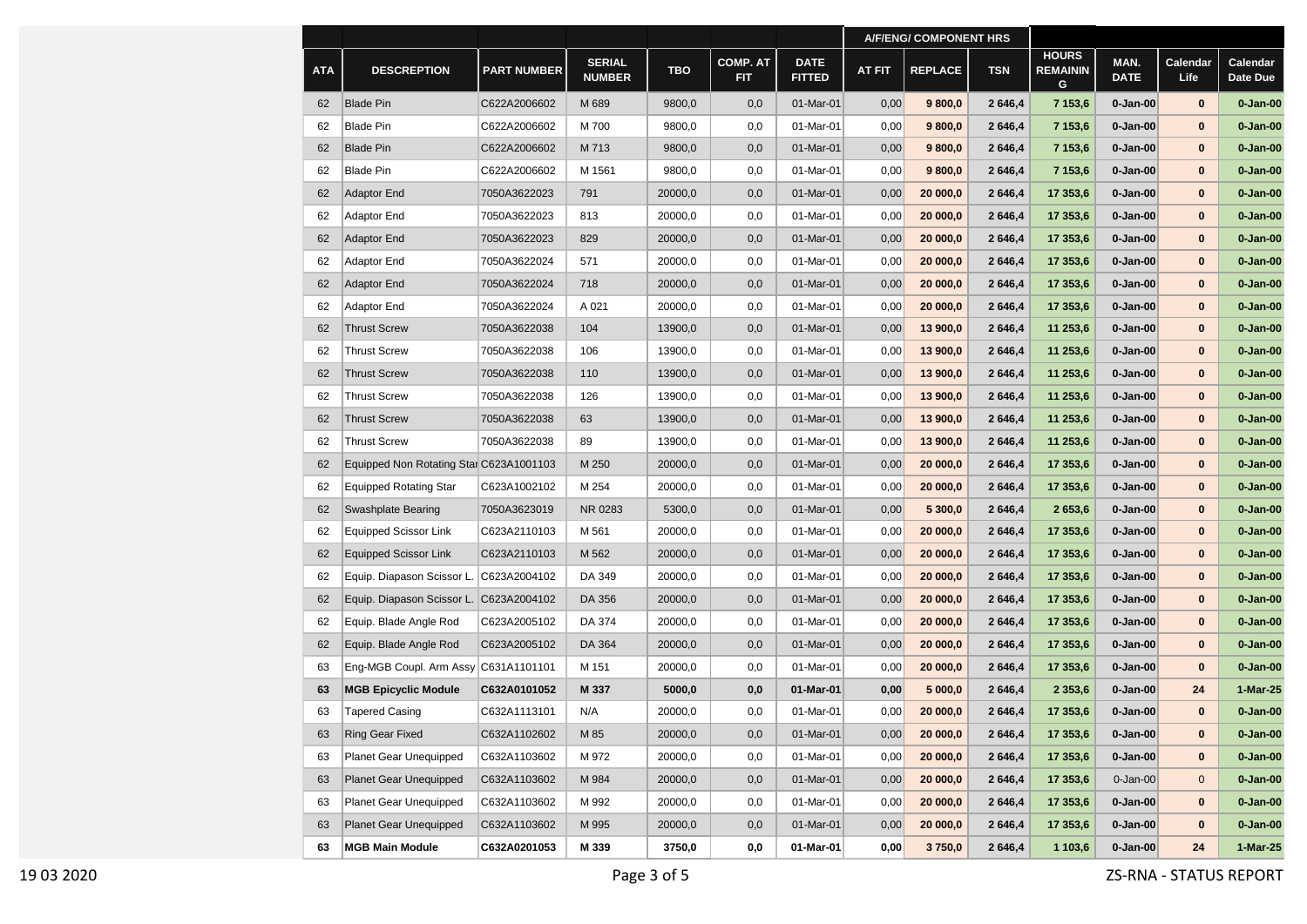|            |                          |                    |                                |            |                               |                              | <b>A/F/ENG/ COMPONENT HRS</b> |                |            |                                      |                     |                         |                      |
|------------|--------------------------|--------------------|--------------------------------|------------|-------------------------------|------------------------------|-------------------------------|----------------|------------|--------------------------------------|---------------------|-------------------------|----------------------|
| <b>ATA</b> | <b>DESCREPTION</b>       | <b>PART NUMBER</b> | <b>SERIAL</b><br><b>NUMBER</b> | <b>TBO</b> | <b>COMP. AT</b><br><b>FIT</b> | <b>DATE</b><br><b>FITTED</b> | <b>AT FIT</b>                 | <b>REPLACE</b> | <b>TSN</b> | <b>HOURS</b><br><b>REMAININ</b><br>G | MAN.<br><b>DATE</b> | Calendar<br><b>Life</b> | Calendar<br>Date Due |
| 63         | <b>BI-Bevel Wheel</b>    | C632A2175601       | M 96                           | 20000,0    | 0,0                           | 01-Mar-01                    | 0,00                          | 20 000,0       | 2646,4     | 17 353,6                             | 0-Jan-00            | $\bf{0}$                | $0 - Jan-00$         |
| 63         | Sun Gear                 | C632A2106602       | M 95                           | 20000,0    | 0,0                           | 01-Mar-01                    | 0,00                          | 20 000,0       | 2 646,4    | 17 353,6                             | $0 - Jan-00$        | $\bf{0}$                | $0 - Jan-00$         |
| 63         | <b>Box Output</b>        | C632A2114103       | M 359                          | 20000,0    | 0,0                           | 01-Mar-01                    | 0,00                          | 20 000,0       | 2646,4     | 17 353,6                             | $0 - Jan-00$        | $\bf{0}$                | $0 - Jan-00$         |
| 63         | Input Bevel Gear         | C632A2176601       | M 37                           | 20000,0    | 0,0                           | 01-Mar-01                    | 0,00                          | 20 000,0       | 2646,4     | 17 353,6                             | $0 - Jan-00$        | 0                       | $0 - Jan-00$         |
| 63         | <b>Shaft Free Wheel</b>  | C632A2111601       | M 289                          | 20000,0    | 0,0                           | 01-Mar-01                    | 0,00                          | 20 000.0       | 2 646,4    | 17 353,6                             | 0-Jan-00            | 0                       | $0 - Jan-00$         |
| 63         | <b>Output Pinion</b>     | C632A2107602       | <b>ML 006</b>                  | 8900,0     | 0,0                           | 01-Mar-01                    | 0,00                          | 8 900,0        | 2 646,4    | 6 253,6                              | 0-Jan-00            | 0                       | 0-Jan-00             |
| 63         | <b>Output Wheel</b>      | C632A2108602       | M 273                          | 9500,0     | 0,0                           | 01-Mar-01                    | 0,00                          | 9 500,0        | 2646,4     | 6853,6                               | 0-Jan-00            | 0                       | $0 - Jan-00$         |
| 63         | <b>Flange Output</b>     | C632A2158201       | <b>PPT 168</b>                 | 20000,0    | 0,0                           | 01-Mar-01                    | 0,00                          | 20 000,0       | 2646,4     | 17 353,6                             | 0-Jan-00            | $\bf{0}$                | 0-Jan-00             |
| 63         | Input Box                | C632A2181102       | N/A                            | 20000,0    | 0,0                           | 01-Mar-01                    | 0,00                          | 20 000,0       | 2646,4     | 17 353,6                             | $0 - Jan-00$        | 0                       | $0 - Jan-00$         |
| 63         | MGB Rear Bar             | 7050A3633015       | 429                            | 20000,0    | 0,0                           | 01-Mar-01                    | 0,00                          | 20 000,0       | 2646,4     | 17 353,6                             | $0 - Jan-00$        | 0                       | $0 - Jan-00$         |
| 63         | <b>MGB Rear Bar</b>      | 7050A3633015       | 436                            | 20000,0    | 0,0                           | 01-Mar-01                    | 0,00                          | 20 000,0       | 2646,4     | 17 353,6                             | 0-Jan-00            | 0                       | 0-Jan-00             |
| 63         | MGB Forward Bar          | 7050A3633016       | 475                            | 20000,0    | 0,0                           | 01-Mar-01                    | 0,00                          | 20 000,0       | 2 646,4    | 17 353,6                             | $0 - Jan-00$        | 0                       | $0 - Jan-00$         |
| 63         | <b>MGB Forward Bar</b>   | 7050A3633016       | 485                            | 20000,0    | 0,0                           | 01-Mar-01                    | 0,00                          | 20 000,0       | 2646,4     | 17 353,6                             | 0-Jan-00            | $\bf{0}$                | 0-Jan-00             |
| 64         | Tail Rotor Hub           | C642A0100103       | CUR00219                       | 9500,0     | 0,0                           | 01-Mar-01                    | 0,00                          | 9,500,0        | 2 646,4    | 6853,6                               | $0 - Jan-00$        | $\bf{0}$                | 0-Jan-00             |
| 64         | Fenestron Blade Equipped | C642A0100103       | M 2508                         | 8500,0     | 0,0                           | 01-Mar-01                    | 0,00                          | 8 500,0        | 2646,4     | 5 853,6                              | 0-Jan-00            | $\bf{0}$                | $0 - Jan-00$         |
| 64         | Fenestron Blade Equipped | C642A0100103       | 2515                           | 8500,0     | 0,0                           | 01-Mar-01                    | 0,00                          | 8 500,0        | 2646,4     | 5853,6                               | $0 - Jan-00$        | $\bf{0}$                | $0 - Jan-00$         |
| 64         | Fenestron Blade Equipped | C642A0100103       | 2526                           | 8500,0     | 0,0                           | 01-Mar-01                    | 0,00                          | 8 500,0        | 2 646,4    | 5853,6                               | $0 - Jan-00$        | 0                       | $0 - Jan-00$         |
| 64         | Fenestron Blade Equipped | C642A0100103       | 2533                           | 8500,0     | 0,0                           | 01-Mar-01                    | 0,00                          | 8 500,0        | 2 646,4    | 5 8 5 3, 6                           | 0-Jan-00            | 0                       | $0 - Jan-00$         |
| 64         | Fenestron Blade Equipped | C642A0100103       | 2534                           | 8500,0     | 0,0                           | 01-Mar-01                    | 0,00                          | 8 500,0        | 2 646,4    | 5853,6                               | 0-Jan-00            | 0                       | $0 - Jan-00$         |
| 64         | Fenestron Blade Equipped | C642A0100103       | 2546                           | 8500,0     | 0,0                           | 01-Mar-01                    | 0,00                          | 8 500,0        | 2646,4     | 5853,6                               | 0-Jan-00            | $\bf{0}$                | 0-Jan-00             |
| 64         | Fenestron Blade Equipped | C642A0100103       | 2548                           | 8500,0     | 0,0                           | 01-Mar-01                    | 0,00                          | 8 500,0        | 2646,4     | 5853,6                               | 0-Jan-00            | 0                       | $0 - Jan-00$         |
| 64         | Fenestron Blade Equipped | C642A0100103       | 2554                           | 8500,0     | 0,0                           | 01-Mar-01                    | 0,00                          | 8 500,0        | 2 646,4    | 5 853,6                              | $0 - Jan-00$        | $\bf{0}$                | $0 - Jan-00$         |
| 64         | <b>Shouldered Bolt</b>   | 7050A3642044       | 1449                           | 20000,0    | 0,0                           | 01-Mar-01                    | 0,00                          | 20 000,0       | 2646,4     | 17 353,6                             | $0 - Jan-00$        | 0                       | $0 - Jan-00$         |
| 64         | Shouldered Bolt          | 7050A3642044       | 1488                           | 20000,0    | 0,0                           | 01-Mar-01                    | 0,00                          | 20 000,0       | 2646,4     | 17 353,6                             | 0-Jan-00            | 0                       | $0 - Jan-00$         |
| 64         | <b>Shouldered Bolt</b>   | 7050A3642044       | 1490                           | 20000,0    | 0,0                           | 01-Mar-01                    | 0,00                          | 20 000,0       | 2 646,4    | 17 353,6                             | 0-Jan-00            | 0                       | $0 - Jan-00$         |
| 64         | Shouldered Bolt          | 7050A3642044       | 1496                           | 20000,0    | 0,0                           | 01-Mar-01                    | 0,00                          | 20 000,0       | 2646,4     | 17 353,6                             | 0-Jan-00            | 0                       | $0 - Jan-00$         |
| 64         | <b>Shouldered Bolt</b>   | 7050A3642044       | 1742                           | 20000,0    | 0,0                           | 01-Mar-01                    | 0,00                          | 20 000,0       | 2646,4     | 17 353,6                             | 0-Jan-00            | $\bf{0}$                | 0-Jan-00             |
| 64         | <b>Shouldered Bolt</b>   | 7050A3642044       | 1764                           | 20000,0    | 0,0                           | 01-Mar-01                    | 0,00                          | 20 000.0       | 2646.4     | 17 353,6                             | 0-Jan-00            | $\bf{0}$                | $0 - Jan-00$         |
| 64         | Shouldered Bolt          | 7050A3642044       | 1767                           | 20000,0    | 0,0                           | 01-Mar-01                    | 0,00                          | 20 000,0       | 2646,4     | 17 353,6                             | $0 - Jan-00$        | $\bf{0}$                | $0 - Jan-00$         |
| 64         | Shouldered Bolt          | 7050A3642045       | 1790                           | 20000,0    | 0,0                           | 01-Mar-01                    | 0,00                          | 20 000,0       | 2646,4     | 17 353,6                             | $0 - Jan-00$        | $\bf{0}$                | $0 - Jan-00$         |
| 65         | Spline Flange            | C651A1101201       | <b>PPT-389</b>                 | 20000,0    | 0,0                           | 01-Mar-01                    | 0,00                          | 20 000,0       | 2 646,4    | 17 353,6                             | 0-Jan-00            | $\bf{0}$                | $0 - Jan-00$         |
| 65         | <b>Rear Shaft Assy</b>   | C651A3102052       | <b>PPT-255</b>                 | 20000,0    | 0,0                           | 01-May-01                    | 0,00                          | 20 000,0       | 2 646,4    | 17 353,6                             | $0 - Jan-00$        | $\mathbf 0$             | $0 - Jan-00$         |
| 65         | <b>Forward Shaft</b>     | C651A3101102       | <b>PPT-276</b>                 | 20000,0    | 0,0                           | 01-Mar-01                    | 0,00                          | 20 000,0       | 2 646,4    | 17 353,6                             | $0$ -Jan-00         | $\mathbf 0$             | $0 - Jan-00$         |
| 65         | <b>TRDS Bearing</b>      | 7050A3651001       | 00-498                         | 3000,0     | 0,0                           | 01-Apr-01                    | 0,00                          | 3000,0         | 2 646,4    | 353,6                                | $0 - Jan-00$        | $\bf{0}$                | $0 - Jan-00$         |